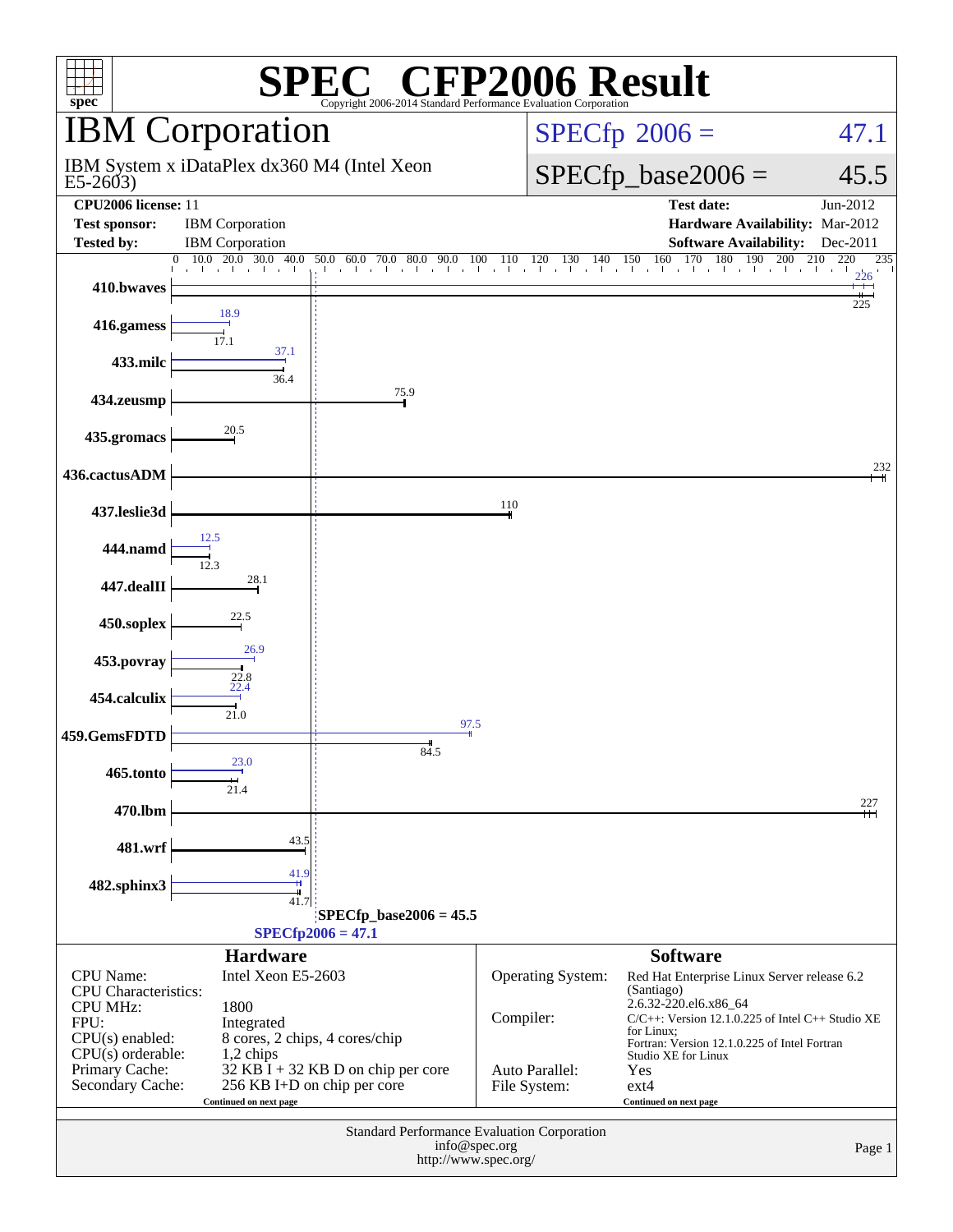

### IBM Corporation

 $E5-2603$ IBM System x iDataPlex dx360 M4 (Intel Xeon

### $SPECfp2006 = 47.1$  $SPECfp2006 = 47.1$

### $SPECfp\_base2006 = 45.5$

| <b>CPU2006 license: 11</b>                                                 |                                                                                                                                               |                                                                                    | <b>Test date:</b><br>$Jun-2012$                               |
|----------------------------------------------------------------------------|-----------------------------------------------------------------------------------------------------------------------------------------------|------------------------------------------------------------------------------------|---------------------------------------------------------------|
| <b>Test sponsor:</b>                                                       | <b>IBM</b> Corporation                                                                                                                        |                                                                                    | Hardware Availability: Mar-2012                               |
| <b>Tested by:</b>                                                          | <b>IBM</b> Corporation                                                                                                                        |                                                                                    | <b>Software Availability:</b><br>$Dec-2011$                   |
| L3 Cache:<br>Other Cache:<br>Memory:<br>Disk Subsystem:<br>Other Hardware: | 10 MB I+D on chip per chip<br>None<br>128 GB (16 x 8 GB 2Rx4 PC3-12800R-11, ECC,<br>running at 1066 MHz)<br>1 x 250 GB SATA, 7200 RPM<br>None | <b>System State:</b><br><b>Base Pointers:</b><br>Peak Pointers:<br>Other Software: | Run level 3 (multi-user)<br>$64$ -bit<br>$32/64$ -bit<br>None |

| <b>Results Table</b> |                |              |                |       |                |              |                |              |                |              |                |              |
|----------------------|----------------|--------------|----------------|-------|----------------|--------------|----------------|--------------|----------------|--------------|----------------|--------------|
|                      | <b>Base</b>    |              |                |       |                |              | <b>Peak</b>    |              |                |              |                |              |
| <b>Benchmark</b>     | <b>Seconds</b> | <b>Ratio</b> | <b>Seconds</b> | Ratio | <b>Seconds</b> | <b>Ratio</b> | <b>Seconds</b> | <b>Ratio</b> | <b>Seconds</b> | <b>Ratio</b> | <b>Seconds</b> | <b>Ratio</b> |
| 410.bwaves           | 60.6           | 224          | 60.4           | 225   | 59.4           | 229          | 61.2           | 222          | 59.4           | 229          | 60.2           | 226          |
| 416.gamess           | 1150           | 17.0         | 1147           | 17.1  | 1145           | 17.1         | 1035           | 18.9         | 1034           | 18.9         | 1034           | 18.9         |
| 433.milc             | 252            | 36.5         | 252            | 36.4  | 253            | 36.3         | 248            | 37.1         | 248            | 37.1         | 248            | 37.1         |
| $434$ . zeusmp       | 120            | 75.9         | 119            | 76.2  | 120            | 75.5         | <u>120</u>     | 75.9         | 119            | 76.2         | 120            | 75.5         |
| 435.gromacs          | 350            | 20.4         | 349            | 20.5  | 348            | 20.5         | 350            | 20.4         | 349            | 20.5         | 348            | 20.5         |
| 436.cactusADM        | 51.4           | 232          | 51.6           | 232   | 52.4           | 228          | 51.4           | 232          | 51.6           | 232          | 52.4           | 228          |
| 437.leslie3d         | 85.4           | 110          | 84.8           | 111   | 85.4           | 110          | 85.4           | 110          | 84.8           | 111          | 85.4           | <b>110</b>   |
| 444.namd             | 653            | 12.3         | 652            | 12.3  | 653            | 12.3         | 642            | 12.5         | 642            | 12.5         | 641            | 12.5         |
| $447$ .dealII        | 408            | 28.1         | 407            | 28.1  | 408            | 28.0         | 408            | 28.1         | 407            | 28.1         | 408            | 28.0         |
| $450$ .soplex        | 370            | 22.5         | 370            | 22.5  | 371            | 22.5         | 370            | 22.5         | 370            | 22.5         | 371            | 22.5         |
| 453.povray           | 231            | 23.0         | 235            | 22.7  | 233            | 22.8         | 197            | 26.9         | 197            | 26.9         | 198            | 26.8         |
| 454.calculix         | 393            | 21.0         | 393            | 21.0  | 397            | 20.8         | 368            | 22.4         | 369            | 22.4         | 370            | 22.3         |
| 459.GemsFDTD         | 125            | 84.7         | 126            | 83.9  | 126            | 84.5         | 109            | 97.5         | 109            | 97.1         | 109            | 97.7         |
| $465$ .tonto         | 455            | 21.6         | 459            | 21.4  | 504            | 19.5         | 428            | 23.0         | 432            | 22.8         | 427            | 23.1         |
| 470.1bm              | 60.4           | 227          | 59.8           | 230   | 60.8           | 226          | 60.4           | 227          | 59.8           | 230          | 60.8           | 226          |
| 481.wrf              | 257            | 43.4         | 257            | 43.5  | 257            | 43.5         | 257            | 43.4         | 257            | 43.5         | 257            | 43.5         |
| $482$ .sphinx $3$    | 468            | 41.7         | 466            | 41.8  | 474            | 41.1         | 465            | 41.9         | 462            | 42.2         | 478            | 40.8         |

Results appear in the [order in which they were run.](http://www.spec.org/auto/cpu2006/Docs/result-fields.html#RunOrder) Bold underlined text [indicates a median measurement.](http://www.spec.org/auto/cpu2006/Docs/result-fields.html#Median)

#### **[Operating System Notes](http://www.spec.org/auto/cpu2006/Docs/result-fields.html#OperatingSystemNotes)**

 Stack size set to unlimited using "ulimit -s unlimited" Zone reclaim mode enabled with: echo 1 > /proc/sys/vm/zone\_reclaim\_mode

#### **[Platform Notes](http://www.spec.org/auto/cpu2006/Docs/result-fields.html#PlatformNotes)**

 BIOS Settings: Operating Mode set to Maximum Performance Sysinfo program /root/SPECcpu-v1.2/Docs/sysinfo \$Rev: 6775 \$ \$Date:: 2011-08-16 #\$ 8787f7622badcf24e01c368b1db4377c running on tianden Sat Jun 23 17:53:45 2012

This section contains SUT (System Under Test) info as seen by

Continued on next page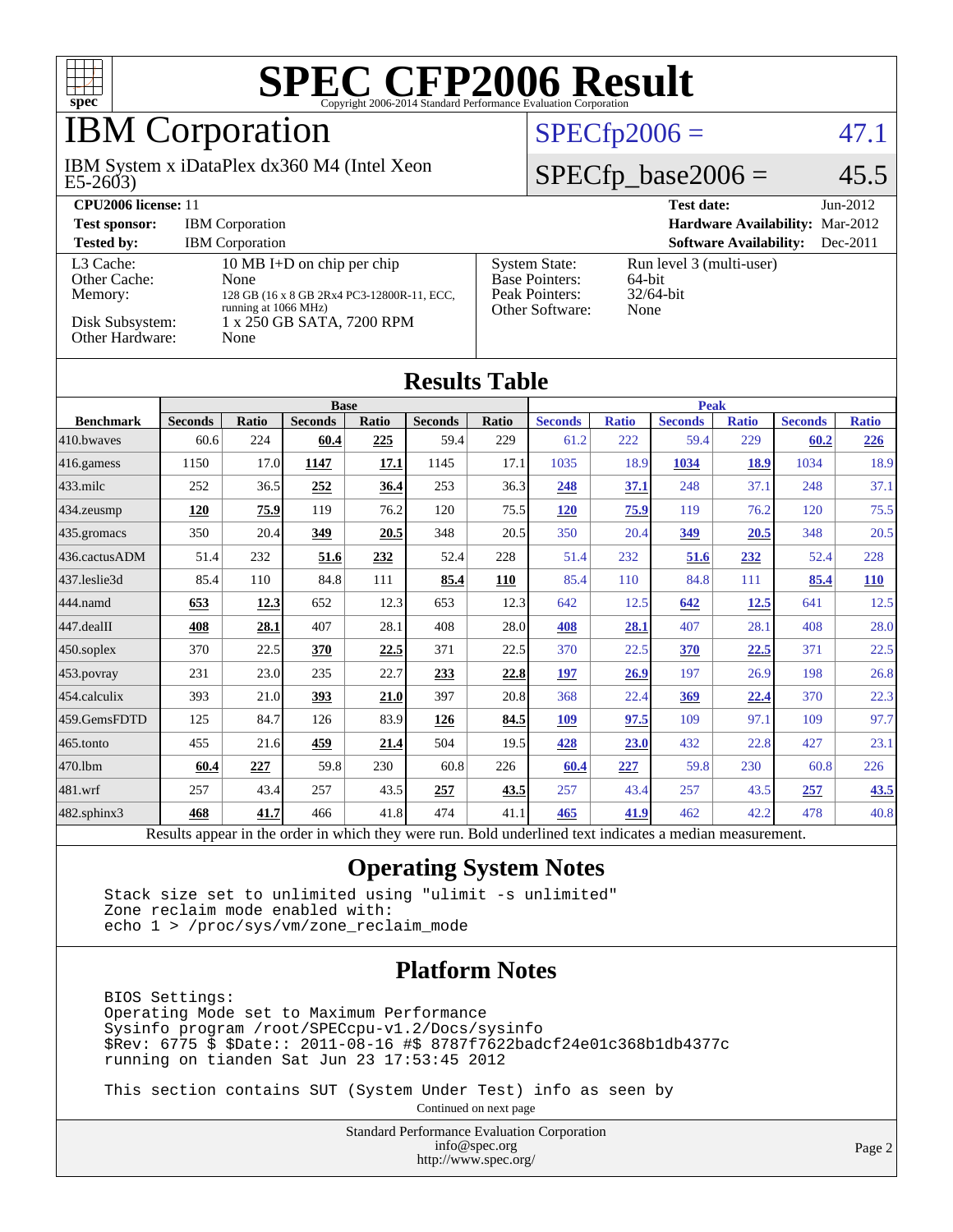

IBM Corporation

 $SPECTp2006 = 47.1$ 

 $E5-2603$ IBM System x iDataPlex dx360 M4 (Intel Xeon

 $SPECTp\_base2006 = 45.5$ 

**[Test sponsor:](http://www.spec.org/auto/cpu2006/Docs/result-fields.html#Testsponsor)** IBM Corporation **[Hardware Availability:](http://www.spec.org/auto/cpu2006/Docs/result-fields.html#HardwareAvailability)** Mar-2012

**[CPU2006 license:](http://www.spec.org/auto/cpu2006/Docs/result-fields.html#CPU2006license)** 11 **[Test date:](http://www.spec.org/auto/cpu2006/Docs/result-fields.html#Testdate)** Jun-2012 **[Tested by:](http://www.spec.org/auto/cpu2006/Docs/result-fields.html#Testedby)** IBM Corporation **[Software Availability:](http://www.spec.org/auto/cpu2006/Docs/result-fields.html#SoftwareAvailability)** Dec-2011

#### **[Platform Notes \(Continued\)](http://www.spec.org/auto/cpu2006/Docs/result-fields.html#PlatformNotes)**

 some common utilities. To remove or add to this section, see: <http://www.spec.org/cpu2006/Docs/config.html#sysinfo> From /proc/cpuinfo model name : Intel(R) Xeon(R) CPU E5-2603 0 @ 1.80GHz 2 "physical id"s (chips) 8 "processors" cores, siblings (Caution: counting these is hw and system dependent. The following excerpts from /proc/cpuinfo might not be reliable. Use with caution.) cpu cores : 4 siblings : 4 physical 0: cores 0 1 2 3 physical 1: cores 0 1 2 3 cache size : 10240 KB From /proc/meminfo MemTotal: 132096584 kB HugePages\_Total: 0<br>Hugepagesize: 2048 kB Hugepagesize: /usr/bin/lsb\_release -d Red Hat Enterprise Linux Server release 6.2 (Santiago) From /etc/\*release\* /etc/\*version\* redhat-release: Red Hat Enterprise Linux Server release 6.2 (Santiago) system-release: Red Hat Enterprise Linux Server release 6.2 (Santiago) system-release-cpe: cpe:/o:redhat:enterprise\_linux:6server:ga:server uname -a: Linux tianden 2.6.32-220.el6.x86\_64 #1 SMP Wed Nov 9 08:03:13 EST 2011 x86\_64 x86\_64 x86\_64 GNU/Linux run-level 3 Jun 22 14:54 SPEC is set to: /root/SPECcpu-v1.2 Filesystem Type Size Used Avail Use% Mounted on /dev/mapper/vg\_tianden-lv\_root 61G 78G 44% / (End of data from sysinfo program) **[General Notes](http://www.spec.org/auto/cpu2006/Docs/result-fields.html#GeneralNotes)** Environment variables set by runspec before the start of the run: KMP AFFINITY = "granularity=fine, compact,  $1,0$ " LD\_LIBRARY\_PATH = "/root/SPECcpu-v1.2/libs/32:/root/SPECcpu-v1.2/libs/64" OMP\_NUM\_THREADS = "8" Binaries compiled on a system with 1x Core i7-860 CPU + 8GB memory using RHEL5.5

Continued on next page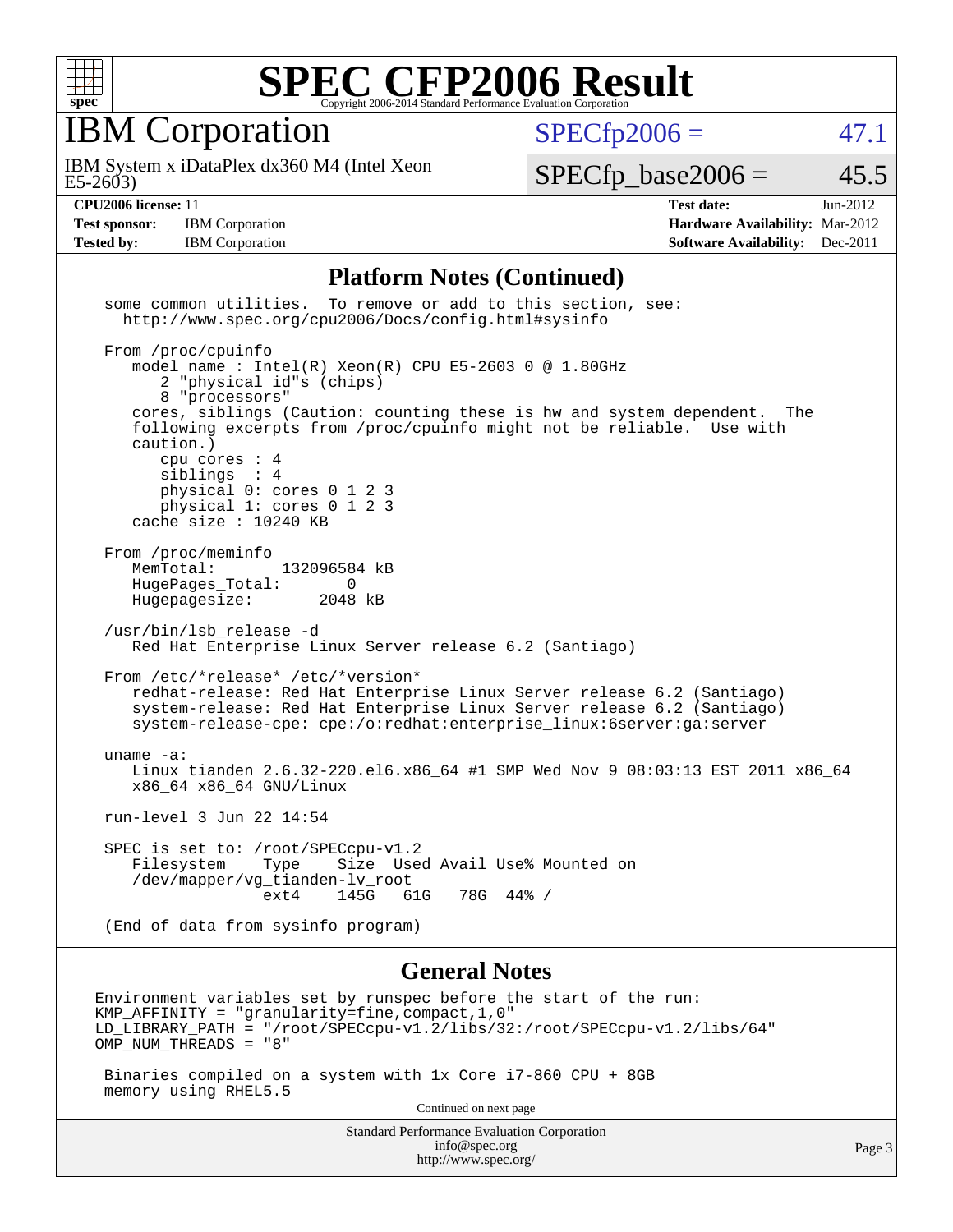

### IBM Corporation

 $E5-2603$ IBM System x iDataPlex dx360 M4 (Intel Xeon

 $SPECTp2006 = 47.1$ 

### $SPECTp\_base2006 = 45.5$

**[CPU2006 license:](http://www.spec.org/auto/cpu2006/Docs/result-fields.html#CPU2006license)** 11 **[Test date:](http://www.spec.org/auto/cpu2006/Docs/result-fields.html#Testdate)** Jun-2012 **[Test sponsor:](http://www.spec.org/auto/cpu2006/Docs/result-fields.html#Testsponsor)** IBM Corporation **[Hardware Availability:](http://www.spec.org/auto/cpu2006/Docs/result-fields.html#HardwareAvailability)** Mar-2012 **[Tested by:](http://www.spec.org/auto/cpu2006/Docs/result-fields.html#Testedby)** IBM Corporation **[Software Availability:](http://www.spec.org/auto/cpu2006/Docs/result-fields.html#SoftwareAvailability)** Dec-2011

#### **[General Notes \(Continued\)](http://www.spec.org/auto/cpu2006/Docs/result-fields.html#GeneralNotes)**

 Transparent Huge Pages enabled with: echo always > /sys/kernel/mm/redhat\_transparent\_hugepage/enabled

### **[Base Compiler Invocation](http://www.spec.org/auto/cpu2006/Docs/result-fields.html#BaseCompilerInvocation)**

[C benchmarks](http://www.spec.org/auto/cpu2006/Docs/result-fields.html#Cbenchmarks):

 $\frac{1}{2}$ cc  $-\text{m64}$ 

[C++ benchmarks:](http://www.spec.org/auto/cpu2006/Docs/result-fields.html#CXXbenchmarks) [icpc -m64](http://www.spec.org/cpu2006/results/res2012q3/cpu2006-20120628-23197.flags.html#user_CXXbase_intel_icpc_64bit_bedb90c1146cab66620883ef4f41a67e)

[Fortran benchmarks](http://www.spec.org/auto/cpu2006/Docs/result-fields.html#Fortranbenchmarks): [ifort -m64](http://www.spec.org/cpu2006/results/res2012q3/cpu2006-20120628-23197.flags.html#user_FCbase_intel_ifort_64bit_ee9d0fb25645d0210d97eb0527dcc06e)

[Benchmarks using both Fortran and C](http://www.spec.org/auto/cpu2006/Docs/result-fields.html#BenchmarksusingbothFortranandC): [icc -m64](http://www.spec.org/cpu2006/results/res2012q3/cpu2006-20120628-23197.flags.html#user_CC_FCbase_intel_icc_64bit_0b7121f5ab7cfabee23d88897260401c) [ifort -m64](http://www.spec.org/cpu2006/results/res2012q3/cpu2006-20120628-23197.flags.html#user_CC_FCbase_intel_ifort_64bit_ee9d0fb25645d0210d97eb0527dcc06e)

### **[Base Portability Flags](http://www.spec.org/auto/cpu2006/Docs/result-fields.html#BasePortabilityFlags)**

| 410.bwaves: -DSPEC CPU LP64                 |                                                                |
|---------------------------------------------|----------------------------------------------------------------|
| 416.gamess: -DSPEC_CPU_LP64                 |                                                                |
| 433.milc: -DSPEC CPU LP64                   |                                                                |
| 434.zeusmp: -DSPEC_CPU_LP64                 |                                                                |
| 435.gromacs: -DSPEC_CPU_LP64 -nofor_main    |                                                                |
| 436.cactusADM: -DSPEC_CPU_LP64 -nofor main  |                                                                |
| 437.leslie3d: -DSPEC CPU LP64               |                                                                |
| 444.namd: -DSPEC CPU LP64                   |                                                                |
| 447.dealII: -DSPEC_CPU LP64                 |                                                                |
| 450.soplex: -DSPEC_CPU_LP64                 |                                                                |
| 453.povray: -DSPEC_CPU_LP64                 |                                                                |
| 454.calculix: - DSPEC CPU LP64 - nofor main |                                                                |
| 459. GemsFDTD: - DSPEC CPU LP64             |                                                                |
| 465.tonto: - DSPEC CPU LP64                 |                                                                |
| 470.1bm: - DSPEC CPU LP64                   |                                                                |
|                                             | 481.wrf: -DSPEC CPU_LP64 -DSPEC_CPU_CASE_FLAG -DSPEC_CPU_LINUX |
| 482.sphinx3: -DSPEC_CPU_LP64                |                                                                |

### **[Base Optimization Flags](http://www.spec.org/auto/cpu2006/Docs/result-fields.html#BaseOptimizationFlags)**

[C benchmarks](http://www.spec.org/auto/cpu2006/Docs/result-fields.html#Cbenchmarks): [-xAVX](http://www.spec.org/cpu2006/results/res2012q3/cpu2006-20120628-23197.flags.html#user_CCbase_f-xAVX) [-ipo](http://www.spec.org/cpu2006/results/res2012q3/cpu2006-20120628-23197.flags.html#user_CCbase_f-ipo) [-O3](http://www.spec.org/cpu2006/results/res2012q3/cpu2006-20120628-23197.flags.html#user_CCbase_f-O3) [-no-prec-div](http://www.spec.org/cpu2006/results/res2012q3/cpu2006-20120628-23197.flags.html#user_CCbase_f-no-prec-div) [-static](http://www.spec.org/cpu2006/results/res2012q3/cpu2006-20120628-23197.flags.html#user_CCbase_f-static) [-parallel](http://www.spec.org/cpu2006/results/res2012q3/cpu2006-20120628-23197.flags.html#user_CCbase_f-parallel) [-opt-prefetch](http://www.spec.org/cpu2006/results/res2012q3/cpu2006-20120628-23197.flags.html#user_CCbase_f-opt-prefetch) [-ansi-alias](http://www.spec.org/cpu2006/results/res2012q3/cpu2006-20120628-23197.flags.html#user_CCbase_f-ansi-alias)

[C++ benchmarks:](http://www.spec.org/auto/cpu2006/Docs/result-fields.html#CXXbenchmarks) [-xAVX](http://www.spec.org/cpu2006/results/res2012q3/cpu2006-20120628-23197.flags.html#user_CXXbase_f-xAVX) [-ipo](http://www.spec.org/cpu2006/results/res2012q3/cpu2006-20120628-23197.flags.html#user_CXXbase_f-ipo) [-O3](http://www.spec.org/cpu2006/results/res2012q3/cpu2006-20120628-23197.flags.html#user_CXXbase_f-O3) [-no-prec-div](http://www.spec.org/cpu2006/results/res2012q3/cpu2006-20120628-23197.flags.html#user_CXXbase_f-no-prec-div) [-static](http://www.spec.org/cpu2006/results/res2012q3/cpu2006-20120628-23197.flags.html#user_CXXbase_f-static) [-opt-prefetch](http://www.spec.org/cpu2006/results/res2012q3/cpu2006-20120628-23197.flags.html#user_CXXbase_f-opt-prefetch) [-ansi-alias](http://www.spec.org/cpu2006/results/res2012q3/cpu2006-20120628-23197.flags.html#user_CXXbase_f-ansi-alias)

Continued on next page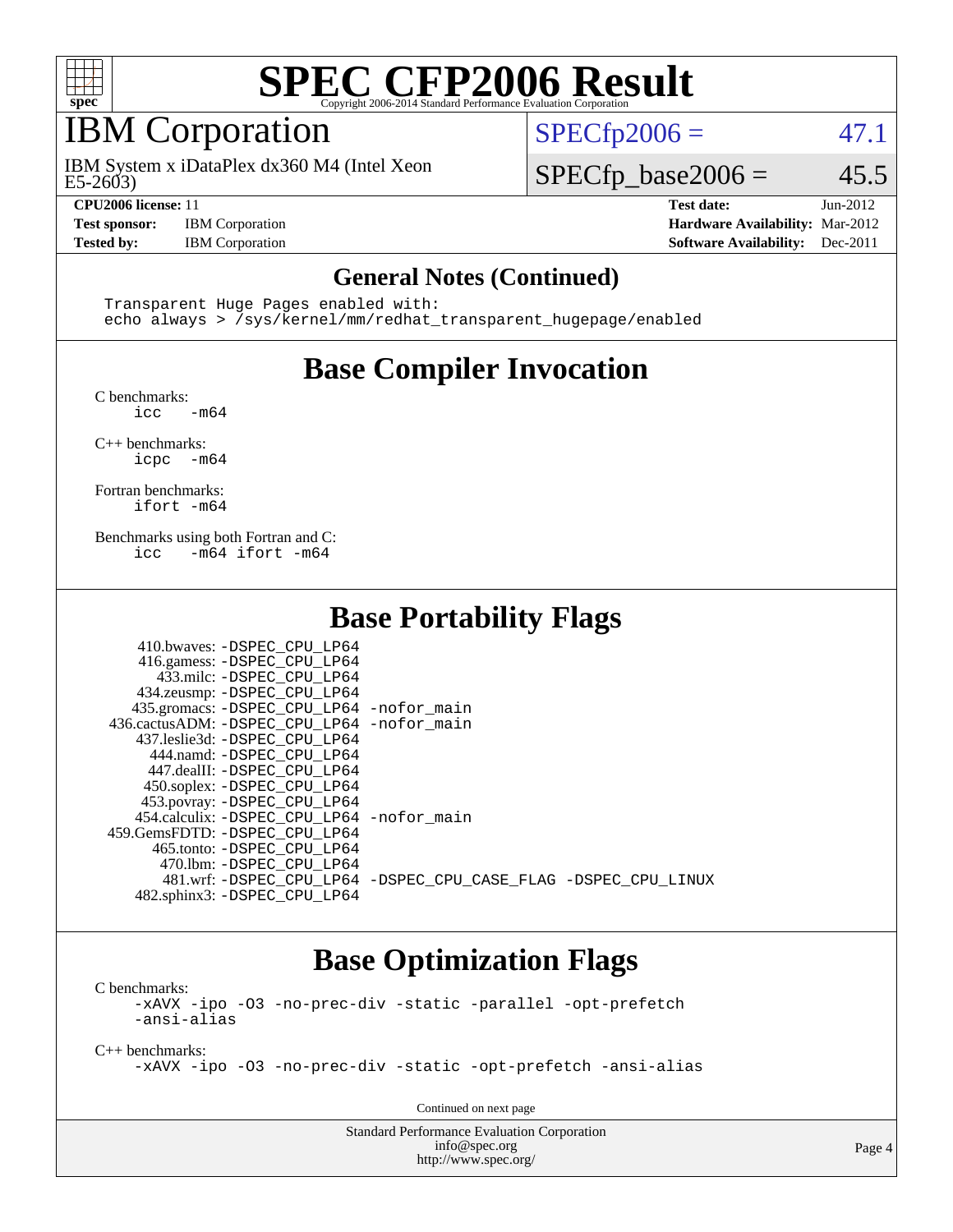

### IBM Corporation

 $E5-2603$ IBM System x iDataPlex dx360 M4 (Intel Xeon  $SPECTp2006 = 47.1$ 

 $SPECfp\_base2006 = 45.5$ 

**[Test sponsor:](http://www.spec.org/auto/cpu2006/Docs/result-fields.html#Testsponsor)** IBM Corporation **[Hardware Availability:](http://www.spec.org/auto/cpu2006/Docs/result-fields.html#HardwareAvailability)** Mar-2012

**[CPU2006 license:](http://www.spec.org/auto/cpu2006/Docs/result-fields.html#CPU2006license)** 11 **[Test date:](http://www.spec.org/auto/cpu2006/Docs/result-fields.html#Testdate)** Jun-2012 **[Tested by:](http://www.spec.org/auto/cpu2006/Docs/result-fields.html#Testedby)** IBM Corporation **[Software Availability:](http://www.spec.org/auto/cpu2006/Docs/result-fields.html#SoftwareAvailability)** Dec-2011

### **[Base Optimization Flags \(Continued\)](http://www.spec.org/auto/cpu2006/Docs/result-fields.html#BaseOptimizationFlags)**

[Fortran benchmarks](http://www.spec.org/auto/cpu2006/Docs/result-fields.html#Fortranbenchmarks):

[-xAVX](http://www.spec.org/cpu2006/results/res2012q3/cpu2006-20120628-23197.flags.html#user_FCbase_f-xAVX) [-ipo](http://www.spec.org/cpu2006/results/res2012q3/cpu2006-20120628-23197.flags.html#user_FCbase_f-ipo) [-O3](http://www.spec.org/cpu2006/results/res2012q3/cpu2006-20120628-23197.flags.html#user_FCbase_f-O3) [-no-prec-div](http://www.spec.org/cpu2006/results/res2012q3/cpu2006-20120628-23197.flags.html#user_FCbase_f-no-prec-div) [-static](http://www.spec.org/cpu2006/results/res2012q3/cpu2006-20120628-23197.flags.html#user_FCbase_f-static) [-parallel](http://www.spec.org/cpu2006/results/res2012q3/cpu2006-20120628-23197.flags.html#user_FCbase_f-parallel) [-opt-prefetch](http://www.spec.org/cpu2006/results/res2012q3/cpu2006-20120628-23197.flags.html#user_FCbase_f-opt-prefetch)

[Benchmarks using both Fortran and C](http://www.spec.org/auto/cpu2006/Docs/result-fields.html#BenchmarksusingbothFortranandC):

[-xAVX](http://www.spec.org/cpu2006/results/res2012q3/cpu2006-20120628-23197.flags.html#user_CC_FCbase_f-xAVX) [-ipo](http://www.spec.org/cpu2006/results/res2012q3/cpu2006-20120628-23197.flags.html#user_CC_FCbase_f-ipo) [-O3](http://www.spec.org/cpu2006/results/res2012q3/cpu2006-20120628-23197.flags.html#user_CC_FCbase_f-O3) [-no-prec-div](http://www.spec.org/cpu2006/results/res2012q3/cpu2006-20120628-23197.flags.html#user_CC_FCbase_f-no-prec-div) [-static](http://www.spec.org/cpu2006/results/res2012q3/cpu2006-20120628-23197.flags.html#user_CC_FCbase_f-static) [-parallel](http://www.spec.org/cpu2006/results/res2012q3/cpu2006-20120628-23197.flags.html#user_CC_FCbase_f-parallel) [-opt-prefetch](http://www.spec.org/cpu2006/results/res2012q3/cpu2006-20120628-23197.flags.html#user_CC_FCbase_f-opt-prefetch) [-ansi-alias](http://www.spec.org/cpu2006/results/res2012q3/cpu2006-20120628-23197.flags.html#user_CC_FCbase_f-ansi-alias)

### **[Peak Compiler Invocation](http://www.spec.org/auto/cpu2006/Docs/result-fields.html#PeakCompilerInvocation)**

[C benchmarks](http://www.spec.org/auto/cpu2006/Docs/result-fields.html#Cbenchmarks):  $\text{icc}$  -m64

[C++ benchmarks:](http://www.spec.org/auto/cpu2006/Docs/result-fields.html#CXXbenchmarks) [icpc -m64](http://www.spec.org/cpu2006/results/res2012q3/cpu2006-20120628-23197.flags.html#user_CXXpeak_intel_icpc_64bit_bedb90c1146cab66620883ef4f41a67e)

[Fortran benchmarks](http://www.spec.org/auto/cpu2006/Docs/result-fields.html#Fortranbenchmarks): [ifort -m64](http://www.spec.org/cpu2006/results/res2012q3/cpu2006-20120628-23197.flags.html#user_FCpeak_intel_ifort_64bit_ee9d0fb25645d0210d97eb0527dcc06e)

[Benchmarks using both Fortran and C](http://www.spec.org/auto/cpu2006/Docs/result-fields.html#BenchmarksusingbothFortranandC): [icc -m64](http://www.spec.org/cpu2006/results/res2012q3/cpu2006-20120628-23197.flags.html#user_CC_FCpeak_intel_icc_64bit_0b7121f5ab7cfabee23d88897260401c) [ifort -m64](http://www.spec.org/cpu2006/results/res2012q3/cpu2006-20120628-23197.flags.html#user_CC_FCpeak_intel_ifort_64bit_ee9d0fb25645d0210d97eb0527dcc06e)

### **[Peak Portability Flags](http://www.spec.org/auto/cpu2006/Docs/result-fields.html#PeakPortabilityFlags)**

Same as Base Portability Flags

### **[Peak Optimization Flags](http://www.spec.org/auto/cpu2006/Docs/result-fields.html#PeakOptimizationFlags)**

[C benchmarks](http://www.spec.org/auto/cpu2006/Docs/result-fields.html#Cbenchmarks):

 433.milc: [-xAVX](http://www.spec.org/cpu2006/results/res2012q3/cpu2006-20120628-23197.flags.html#user_peakPASS2_CFLAGSPASS2_LDFLAGS433_milc_f-xAVX)(pass 2) [-prof-gen](http://www.spec.org/cpu2006/results/res2012q3/cpu2006-20120628-23197.flags.html#user_peakPASS1_CFLAGSPASS1_LDFLAGS433_milc_prof_gen_e43856698f6ca7b7e442dfd80e94a8fc)(pass 1) [-ipo](http://www.spec.org/cpu2006/results/res2012q3/cpu2006-20120628-23197.flags.html#user_peakPASS2_CFLAGSPASS2_LDFLAGS433_milc_f-ipo)(pass 2) [-O3](http://www.spec.org/cpu2006/results/res2012q3/cpu2006-20120628-23197.flags.html#user_peakPASS2_CFLAGSPASS2_LDFLAGS433_milc_f-O3)(pass 2) [-no-prec-div](http://www.spec.org/cpu2006/results/res2012q3/cpu2006-20120628-23197.flags.html#user_peakPASS2_CFLAGSPASS2_LDFLAGS433_milc_f-no-prec-div)(pass 2) [-prof-use](http://www.spec.org/cpu2006/results/res2012q3/cpu2006-20120628-23197.flags.html#user_peakPASS2_CFLAGSPASS2_LDFLAGS433_milc_prof_use_bccf7792157ff70d64e32fe3e1250b55)(pass 2) [-static](http://www.spec.org/cpu2006/results/res2012q3/cpu2006-20120628-23197.flags.html#user_peakOPTIMIZE433_milc_f-static) [-auto-ilp32](http://www.spec.org/cpu2006/results/res2012q3/cpu2006-20120628-23197.flags.html#user_peakCOPTIMIZE433_milc_f-auto-ilp32) [-ansi-alias](http://www.spec.org/cpu2006/results/res2012q3/cpu2006-20120628-23197.flags.html#user_peakCOPTIMIZE433_milc_f-ansi-alias)

 $470.$ lbm: basepeak = yes

 482.sphinx3: [-xAVX](http://www.spec.org/cpu2006/results/res2012q3/cpu2006-20120628-23197.flags.html#user_peakOPTIMIZE482_sphinx3_f-xAVX) [-ipo](http://www.spec.org/cpu2006/results/res2012q3/cpu2006-20120628-23197.flags.html#user_peakOPTIMIZE482_sphinx3_f-ipo) [-O3](http://www.spec.org/cpu2006/results/res2012q3/cpu2006-20120628-23197.flags.html#user_peakOPTIMIZE482_sphinx3_f-O3) [-no-prec-div](http://www.spec.org/cpu2006/results/res2012q3/cpu2006-20120628-23197.flags.html#user_peakOPTIMIZE482_sphinx3_f-no-prec-div) [-unroll2](http://www.spec.org/cpu2006/results/res2012q3/cpu2006-20120628-23197.flags.html#user_peakCOPTIMIZE482_sphinx3_f-unroll_784dae83bebfb236979b41d2422d7ec2) [-ansi-alias](http://www.spec.org/cpu2006/results/res2012q3/cpu2006-20120628-23197.flags.html#user_peakCOPTIMIZE482_sphinx3_f-ansi-alias) [-parallel](http://www.spec.org/cpu2006/results/res2012q3/cpu2006-20120628-23197.flags.html#user_peakCOPTIMIZE482_sphinx3_f-parallel)

[C++ benchmarks:](http://www.spec.org/auto/cpu2006/Docs/result-fields.html#CXXbenchmarks)

```
 444.namd: -xAVX(pass 2) -prof-gen(pass 1) -ipo(pass 2) -O3(pass 2)
         -no-prec-div(pass 2) -prof-use(pass 2) -fno-alias
         -auto-ilp32
```
Continued on next page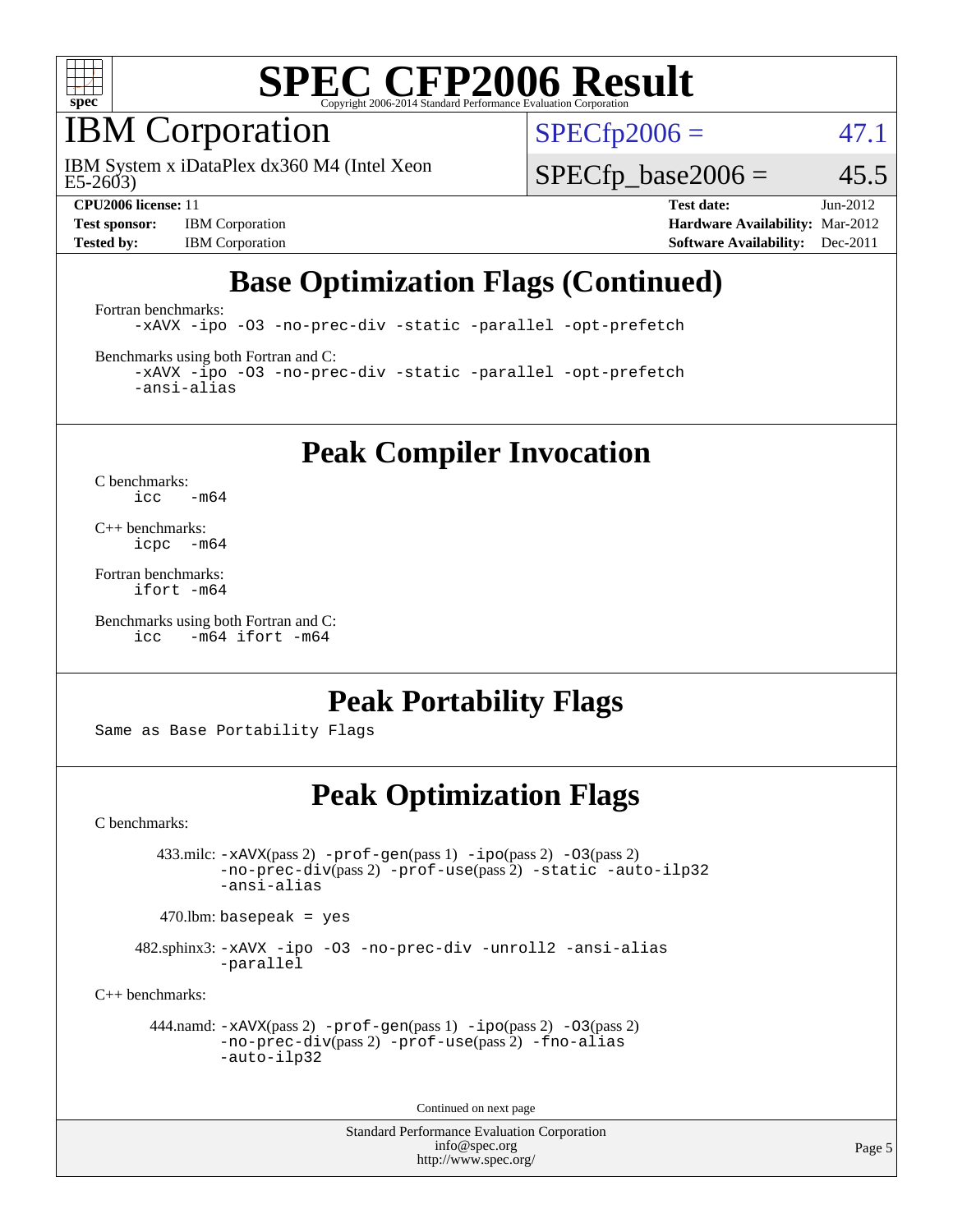

IBM Corporation

 $E5-2603$ IBM System x iDataPlex dx360 M4 (Intel Xeon  $SPECfp2006 = 47.1$  $SPECfp2006 = 47.1$ 

 $SPECTp\_base2006 = 45.5$ 

**[Test sponsor:](http://www.spec.org/auto/cpu2006/Docs/result-fields.html#Testsponsor)** IBM Corporation **[Hardware Availability:](http://www.spec.org/auto/cpu2006/Docs/result-fields.html#HardwareAvailability)** Mar-2012

**[CPU2006 license:](http://www.spec.org/auto/cpu2006/Docs/result-fields.html#CPU2006license)** 11 **[Test date:](http://www.spec.org/auto/cpu2006/Docs/result-fields.html#Testdate)** Jun-2012 **[Tested by:](http://www.spec.org/auto/cpu2006/Docs/result-fields.html#Testedby)** IBM Corporation **[Software Availability:](http://www.spec.org/auto/cpu2006/Docs/result-fields.html#SoftwareAvailability)** Dec-2011

### **[Peak Optimization Flags \(Continued\)](http://www.spec.org/auto/cpu2006/Docs/result-fields.html#PeakOptimizationFlags)**

```
 447.dealII: basepeak = yes
       450.soplex: basepeak = yes
     453.povray: -xAVX(pass 2) -prof-gen(pass 1) -ipo(pass 2) -03(pass 2)
               -no-prec-div(pass 2) -prof-use(pass 2) -unroll4 -ansi-alias
Fortran benchmarks: 
      410.bwaves: -xAVX -ipo -O3 -no-prec-div -opt-prefetch -parallel
               -static
      416.gamess: -xAVX(pass 2) -prof-gen(pass 1) -ipo(pass 2) -O3(pass 2)
               -no-prec-div(pass 2) -prof-use(pass 2) -unroll2
               -inline-level=0 -scalar-rep- -static
      434.zeusmp: basepeak = yes
      437.leslie3d: basepeak = yes
  459.GemsFDTD: -xAVX(pass 2) -prof-gen(pass 1) -ipo(pass 2) -O3(pass 2)
               -no-prec-div(pass 2) -prof-use(pass 2) -unroll2
               -inline-level=0 -opt-prefetch -parallel
       465.tonto: -xAVX(pass 2) -prof-gen(pass 1) -po(pass 2) -03(pass 2)
               -no-prec-div(pass 2) -prof-use(pass 2) -inline-calloc
               -opt-malloc-options=3-auto-unroll4
Benchmarks using both Fortran and C: 
     435.gromacs: basepeak = yes
 436.cactusADM:basepeak = yes 454.calculix: -xAVX -ipo -O3 -no-prec-div -auto-ilp32 -ansi-alias
        481 \text{.m}: basepeak = yes
```
The flags files that were used to format this result can be browsed at <http://www.spec.org/cpu2006/flags/Intel-ic12.1-official-linux64.20111122.html> <http://www.spec.org/cpu2006/flags/IBM-Platform-Flags-V1.2-SNB-C.html>

You can also download the XML flags sources by saving the following links: <http://www.spec.org/cpu2006/flags/Intel-ic12.1-official-linux64.20111122.xml> <http://www.spec.org/cpu2006/flags/IBM-Platform-Flags-V1.2-SNB-C.xml>